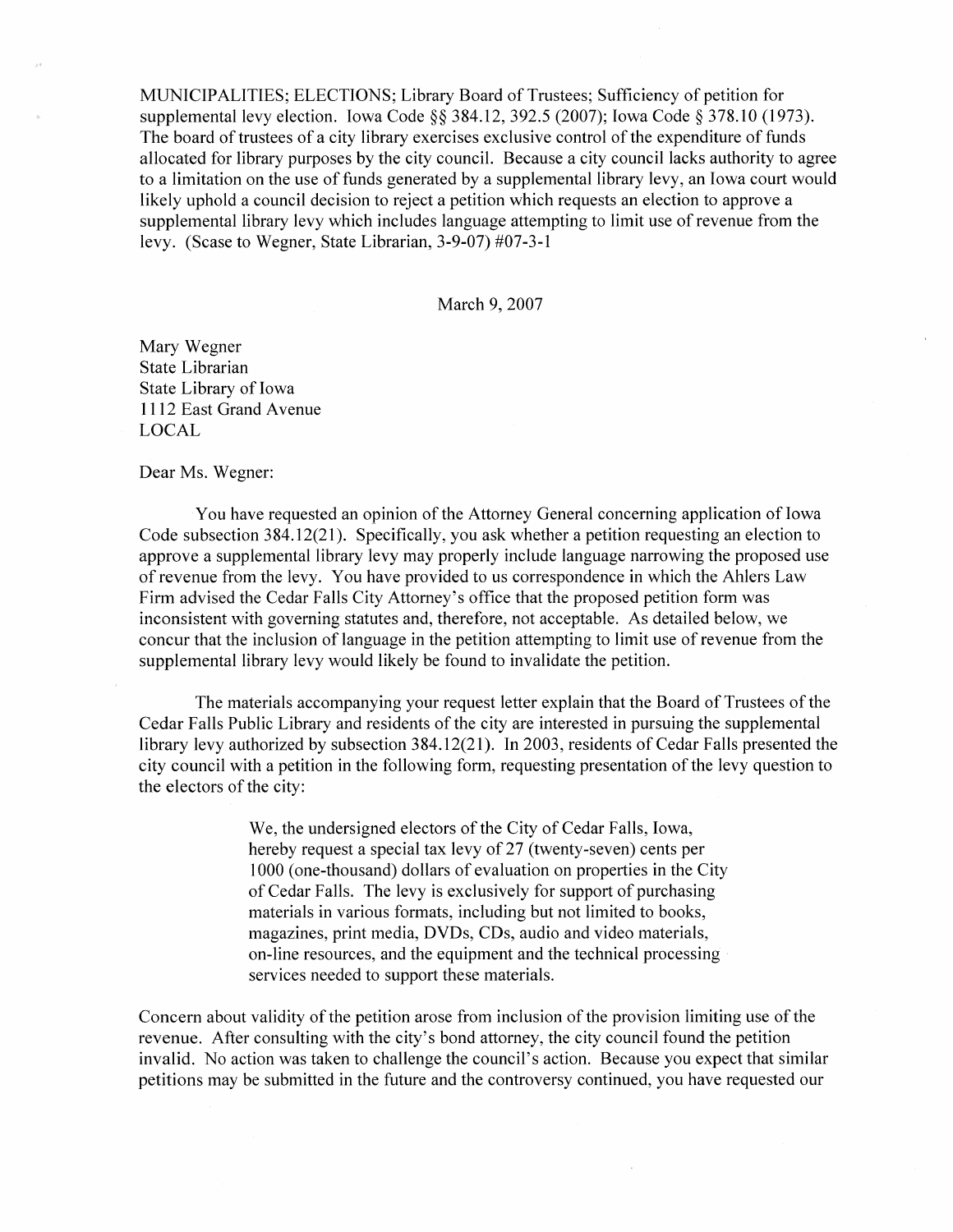$\mathcal{L}(\mathcal{L}(\mathcal{L}))$  and  $\mathcal{L}(\mathcal{L}(\mathcal{L}))$  and  $\mathcal{L}(\mathcal{L}(\mathcal{L}))$  and  $\mathcal{L}(\mathcal{L}(\mathcal{L}))$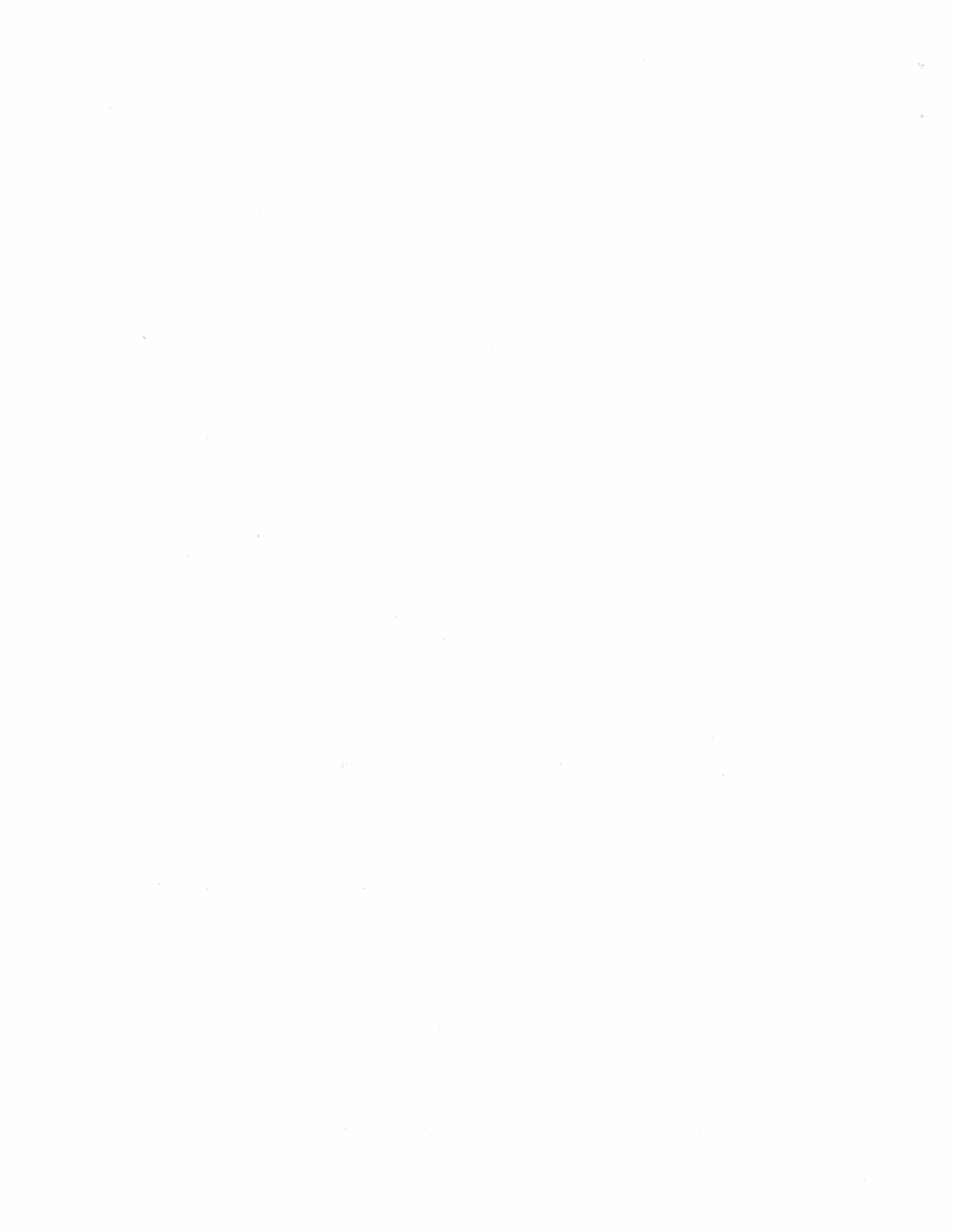review of the issue. You ask whether the inclusion of language specifying use of the levy revenue invalidates a petition for an election to approve a supplemental library levy.

Code section 384.12 allows cities to impose a number of property tax levies in addition to the basic general fund levy. With regard to the supplemental library levy, the section provides:

384.12 Additional taxes.

A city may certify, for the general fund levy, taxes which are not subject to the limit provided in section 384.1, and which are in addition to any other moneys the city may wish to spend for such purposes, as follows: ...

21. A tax not to exceed twenty-seven cents per thousand dollars of assessed value for support of a public library, subject to petition and referendum requirements of subsection 1, except that if a majority approves the levy, it shall be imposed.

Iowa Code § 384.12(21) (2007). Pursuant to subsection 1, "upon receipt of a petition valid under the provisions of section 362.4, the council shall submit to the voters at the next regular city election the question of whether a tax shall be levied." Iowa Code § 384.12(1)(a). Section 362.4 provides that an authorized petition is valid if signed by eligible electors of the city equal in number to ten percent of the persons who voted at the last preceding regular city election. Iowa Code § 362.4 (2007) (unnumbered par. 1). The petition must include signatures of the petitioners, a statement of their place of residence, and the date on which they signed the petition. Id.

Several basic principles of municipal law guide our analysis of your inquiry. First, in some contexts, the inclusion of additional information on a referenda petition does not invalidate the petition. We have held, for example, that although the inclusion of a site location within a petition for school bond election is not statutorily required or explictly authorized, "we do not believe that inclusion of a site location invalidates the petition." 1994 Op. Iowa Att'y Gen. 8  $(\text{\#94-2-3(L)})$  [1993 WL 122652]. "Iowa case law as far back as 1915 has recognized such petitions as being lawful." Id., citing Consolidated Independent School District v. Martin, 170 Iowa 262, 152 N.W. 623 (1915). The Iowa court has implicitly recognized the validity of a petition for a school bond election which includes a site location, but has not had occasion to determine whether inclusion of the site in the petition is binding on the board. In the 1994 opinion, we concluded "that the inclusion of a site location within a petition for school bond election is not binding on the receiving school board." However, if a school board chooses to accept the petition and present a ballot question which includes a site for the project, the board is bound by the outcome of the election. As we reasoned,

> determination of school sites is a function of the school board. Iowa statutes neither require nor prohibit the inclusion of a site location on a ballot question seeking issuance of bonds. For many years it has been common practice of school boards to include a site location on bond ballot issues. See 1990 Op. Iowa Att'y Gen. 25; Harney v. Clear Creek Community School Dist., 154 N.W.2d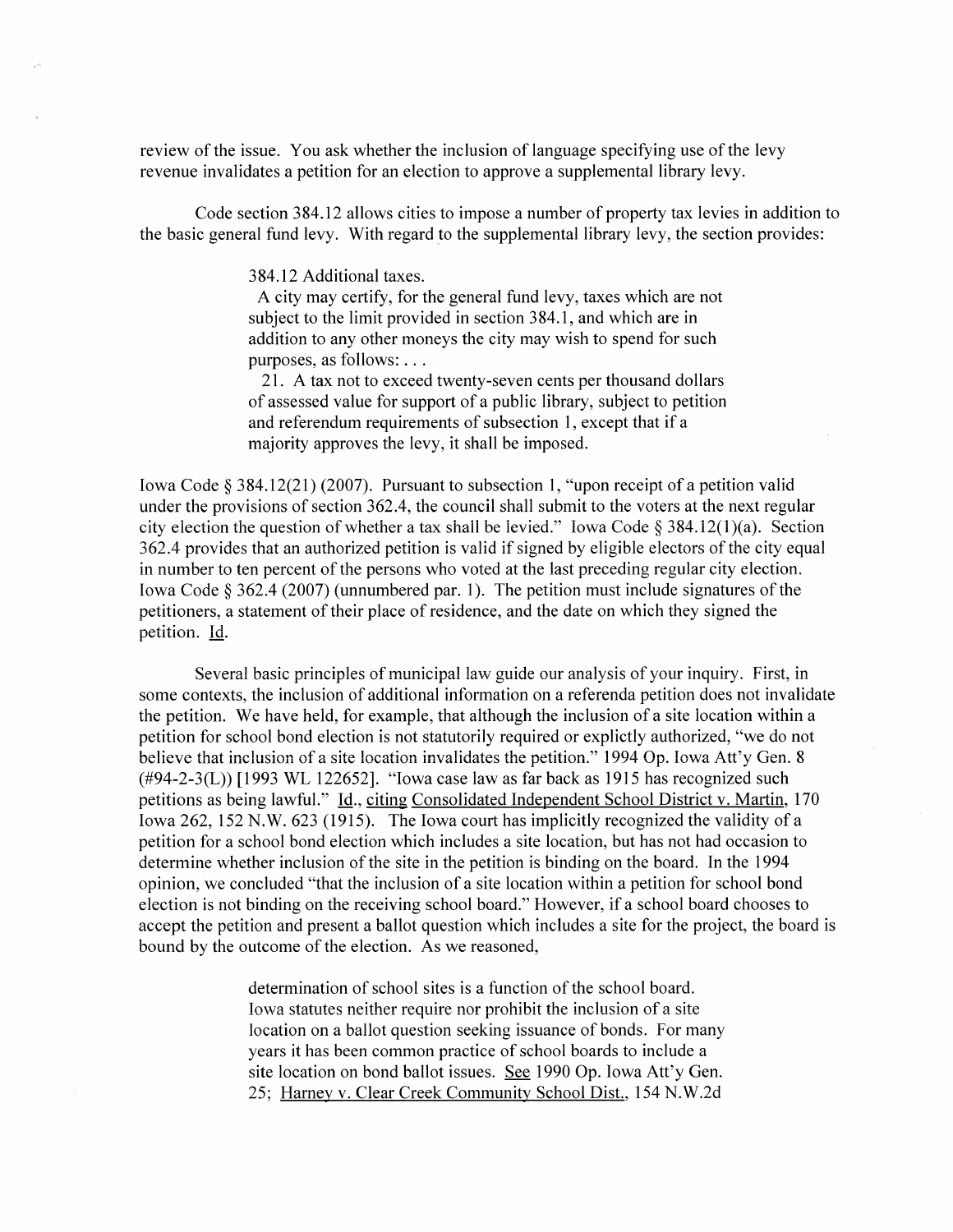$\mathcal{L}^{\text{max}}$  $\mathcal{O}(\mathcal{O}(\log n))$  $\label{eq:1.1} \mathbf{A} = \begin{bmatrix} \mathbf{A} & \mathbf{A} & \mathbf{A} \\ \mathbf{A} & \mathbf{A} & \mathbf{A} \\ \mathbf{A} & \mathbf{A} & \mathbf{A} \end{bmatrix}$  $\label{eq:2.1} \mathcal{L}=\frac{1}{2}\sum_{i=1}^{n} \frac{1}{2}\sum_{i=1}^{n} \frac{1}{2}\sum_{i=1}^{n} \frac{1}{2}\sum_{i=1}^{n} \frac{1}{2}\sum_{i=1}^{n} \frac{1}{2}\sum_{i=1}^{n} \frac{1}{2}\sum_{i=1}^{n} \frac{1}{2}\sum_{i=1}^{n} \frac{1}{2}\sum_{i=1}^{n} \frac{1}{2}\sum_{i=1}^{n} \frac{1}{2}\sum_{i=1}^{n} \frac{1}{2}\sum_{i=1}^{n} \frac{1}{2}\sum_{i=1}$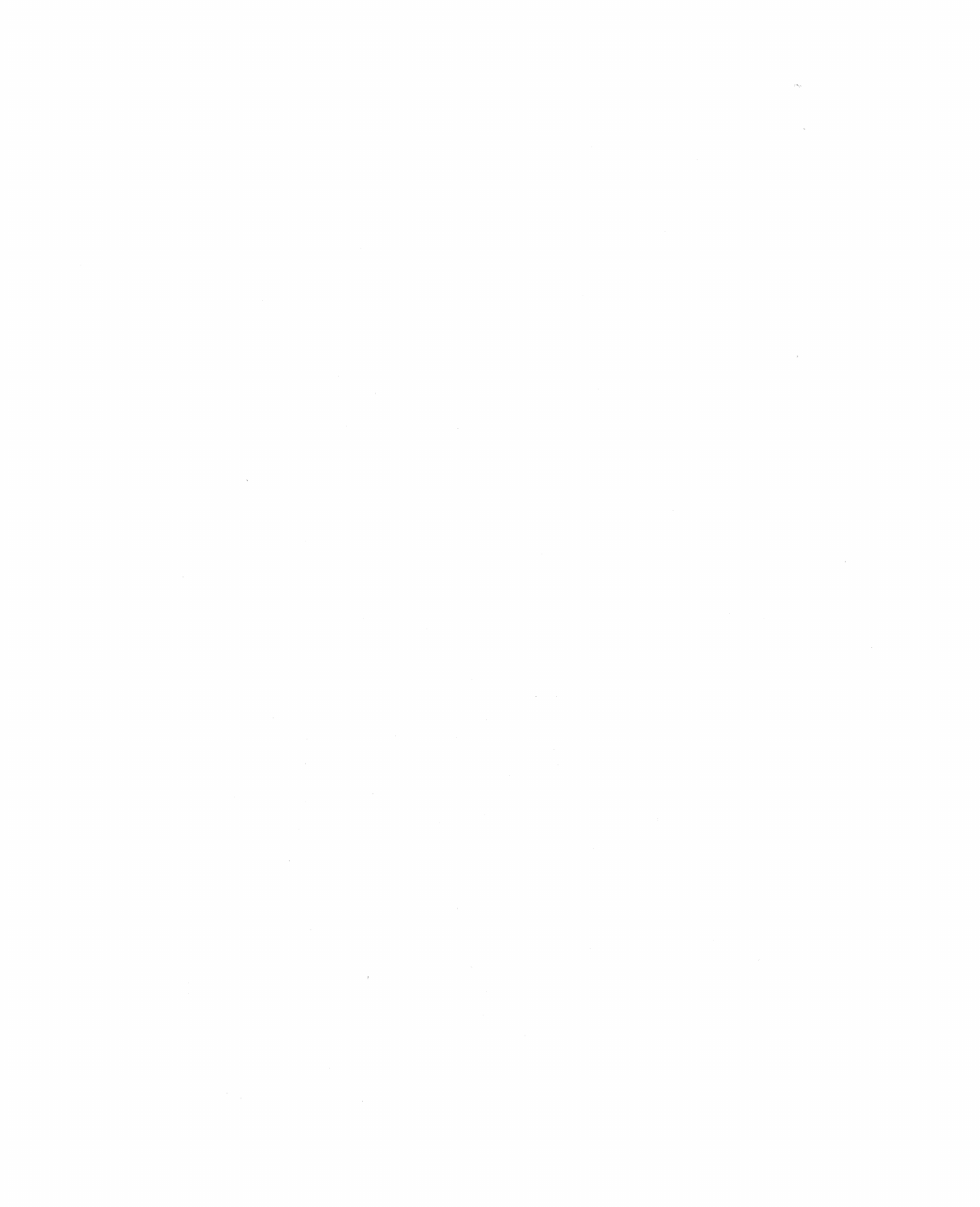88, 90 (Iowa 1967); Rodgers v. Independent School Dist. of Colfax, 100 Iowa 317, 69 N.W. 544 (1896). The inclusion of a site location on the ballot question has been treated by Iowa courts as an exercise of board discretion in selecting the school site. If a school board chooses to include a site on the ballot issue and the issue is approved, the board is bound to execute the building project on that site, absent changed or unforeseen circumstances rendering use of the approved site impossible. See Munn v. Independent School Dist. of Jefferson, 188 Iowa 757, 763-69, 176 N.W. 811, 814-16 (1920); Rodgers v.Independent School Dist. of Colfax, 100 Iowa at 321-23, 69 N.W. at 545-46.

## 1994 Op. Iowa Att'y Gen. 8.

Second, a governmental body may not usurp a decision-making function which is within the province of another governing body. As a general rule, within the parameters allowed by statute, the expenditure of tax revenue is determined and controlled by the governing body of the governmental entity which receives the revenue. In this case, as explained in the opinion letter issued by bond counsel, the Cedar Falls Public Library is not governed by the city council, which receives and acts upon a petition filed under section 384.12. Cedar Falls had a library governed by a board of trustees in 1972, at the time of adoption of what is now Iowa Code section 392.5. Pursuant to this statute, "[a] city library board of trustees functioning on the effective date of the city code shall continue to function in the same manner until altered or discontinued" upon approval of the voters of the city. Iowa Code § 392.5 (2007), as enacted by 1972 Iowa Acts,  $64<sup>th</sup>$ G.A., ch. 1088, § 196 (pursuant to section 9 of the act, this provision was effective July 1, 1972, if adopted by resolution of city council, otherwise effective July 1, 1974).

We understand that Cedar Falis has enacted ordinances adopting applicable state statutes which were repealed in 1972, as required by section 392.5. These statutes vested control over budgeting and the allocation and spending of library funds with the board of trustees. Iowa Code § 378.10(8) (1973) (the "board of library trustees shall have and exercise the following powers: ... [t]o have exclusive control of the expenditures of all portions of the municipal enterprises fund allocated for library purposes by the council, and of the expenditure of all moneys available by gift or otherwise for the erection of library buildings, and of all other moneys belonging to the library fund, including fines and rentals collected under the rules of the board of trustees"), see also Iowa Code § 378.10(5) (1973) (empowering the board of library trustees to "select and make purchases of books, pamphlets, magazines, periodicals, papers, maps, journals, furniture, fixtures, stationery, and supplies for [the] library"). Under this system of governance, the city council does not directly control the expenditure of revenue raised to support the city library. Therefore, the city council lacks discretion or authority to agree to a limitation on the use of supplemental library levy revenue. Because of this, we believe it would be inappropriate for the city council to include language limiting use of revenue from the levy in the ballot question which is presented to the voters.

This observation does not end our inquiry. The question remains whether a petition which includes limiting language is sufficient to trigger submission to the voters of a basic ballot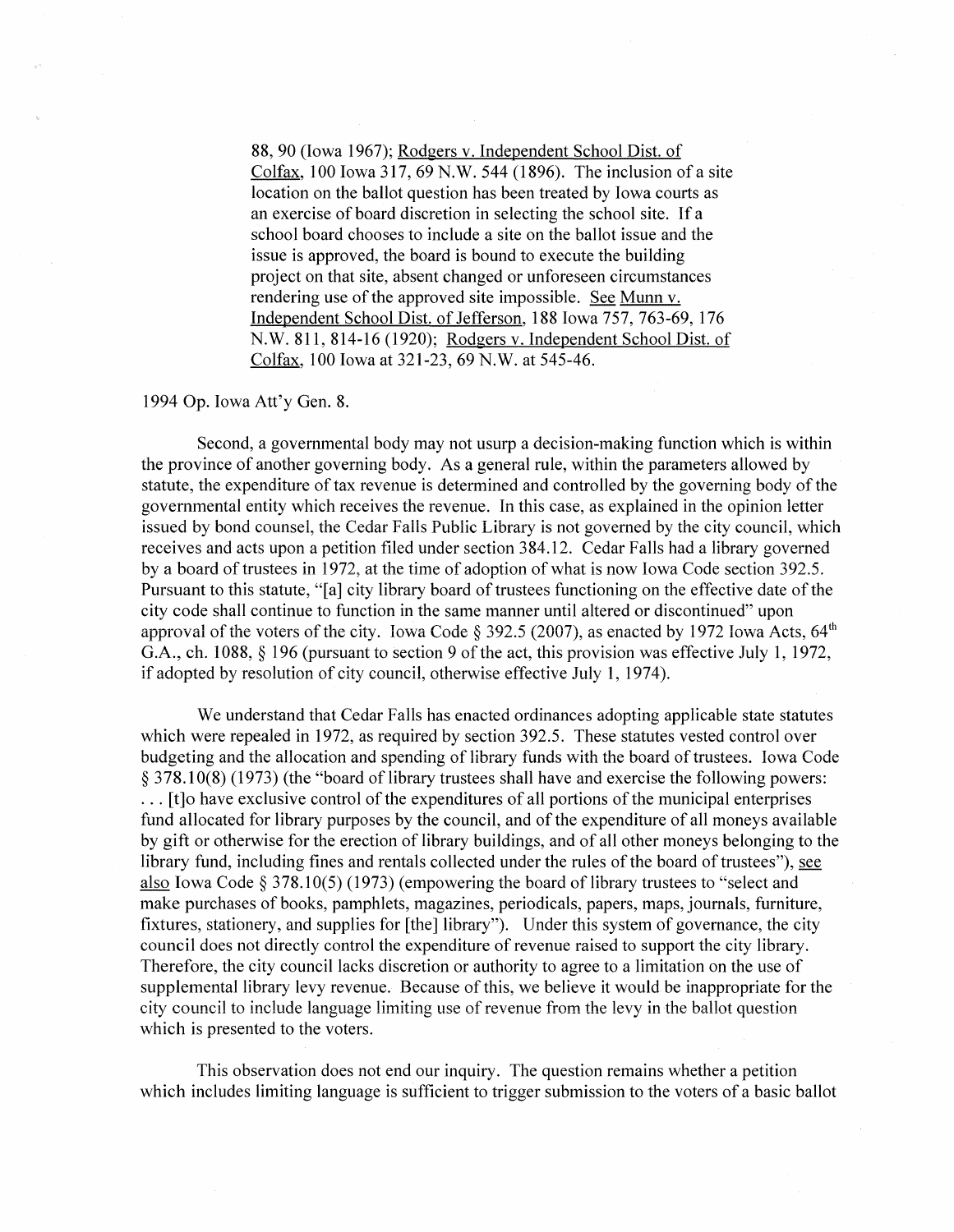$\alpha$  ,  $\alpha$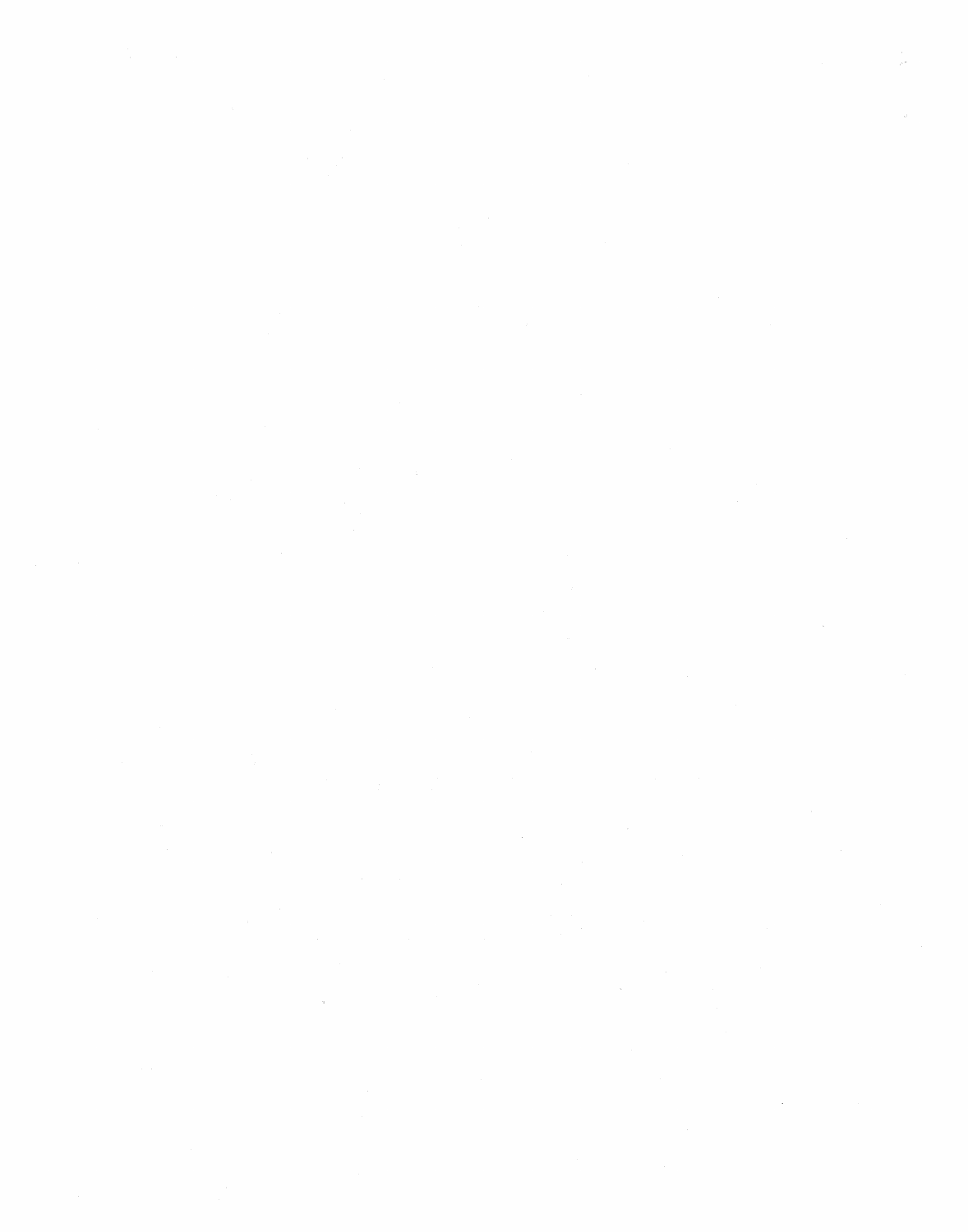question regarding collection of the supplemental levy "for the support of the public library." We believe that an Iowa court would likely find that language proposing a limitation on use of the revenue invalidates the petition. If the statement of the issue to be voted on which is included in a referenda petition varies significantly from the language of the statute authorizing the petition, the petition may be invalid. In Petersen v. Davenport Community School District, 626 N.W.2d 99 (Iowa 2001), the court found that a petition for an instructional support levy was defective and invalid as a matter of law because persons signing the petition could have incorrectly inferred from the language of the petition that the election was necessary in order for the tax to be collected. The statute under consideration in Petersen allowed a school board to approve collection of the instructional support levy for a five-year period without calling for an election. If a petition requesting "that an election be called to approve or disapprove the action of the board in adopting the instructional support program" was received, the tax could not be imposed unless approved by the voters. Id. at 103, quoting Iowa Code § 257.18(2) (1999). The court was called upon to determine whether the local school board erred in rejecting a petition which requested an election "to determine whether the ... school district should participate in the instructional support program." Id. at 103-04. In determining that the school board correctly rejected the petition, the court reasoned:

> While at first blush this difference in wording may seem slight, it is in fact significant. The language contained in plaintiffs' petitions failed to inform those persons signing them that the issue to be decided in the election was the validity of the action already taken by the board of education. Based on that omission and the language that was in fact used, signers could infer that an election was necessary in order to have the instructional support levy. Such a belief could entice persons who favored the levy to sign the petitions. Affidavits were filed by some signers indicating that this had in fact occurred. We conclude that the statement of the issue to be voted on deviated sufficiently from the realities of the statutory procedure that the petitions were invalid as a matter of law.

## Id. at 104.

Returning to the question at hand, subsection 384.12(21) authorizes imposition of "[a] tax ... for support of a public library" upon receipt of a petition and approval of the levy by the voters. The statute does not require or explicitly prohibit inclusion of a specific statement regarding use of the levy to be included in the petition. As discussed above, the expenditure of tax revenue generated to support the library is determined and controlled by the governing body of the library - the board of trustees. If the voters approve a supplemental library tax levy to be used to "support the public library," then the trustees can appropriate the funds for any lawful use to support the library.

The Petersen case instructs that a referenda petition which does not fairly set forth the matter to be voted upon is invalid as a matter of law. We have determined that the city council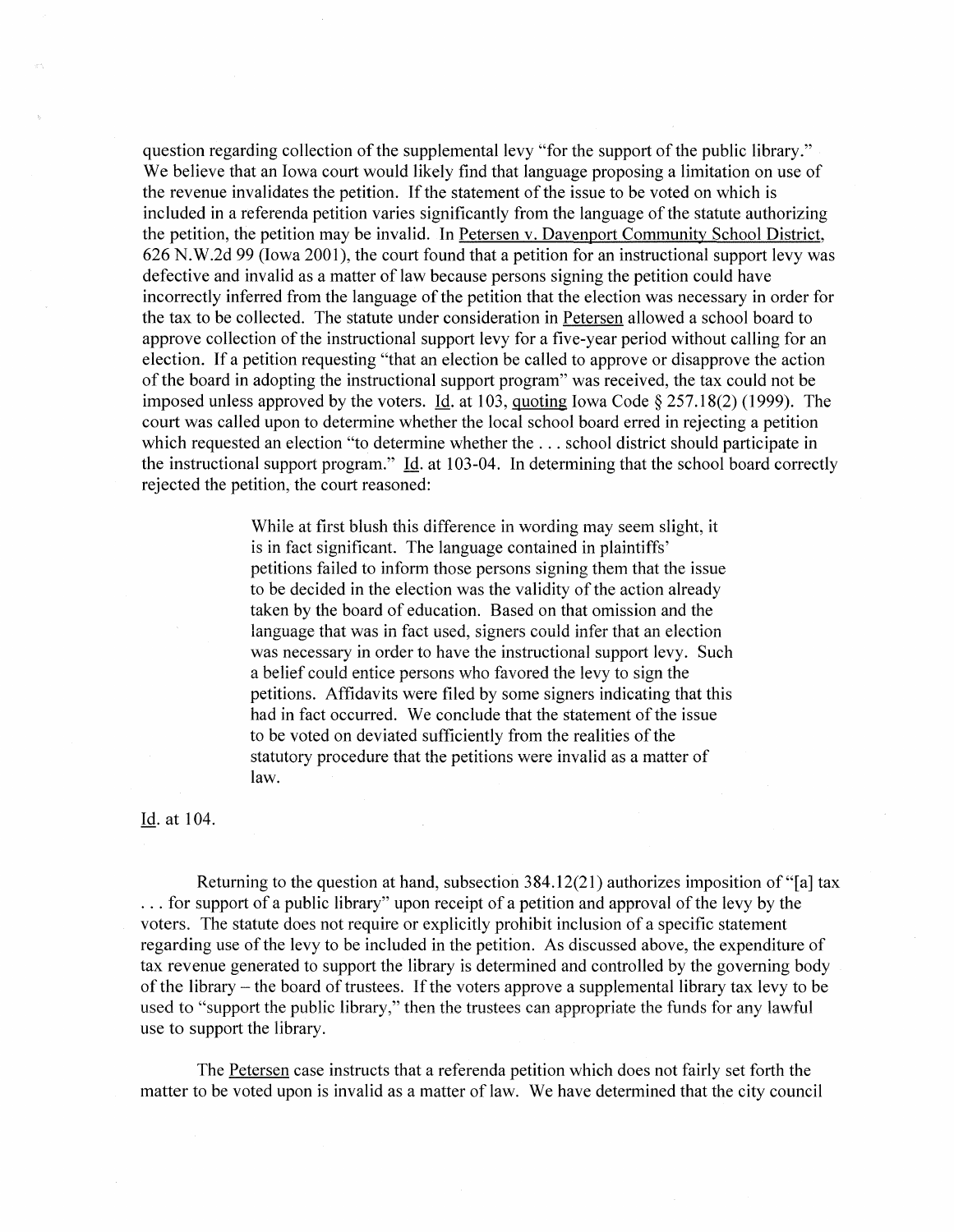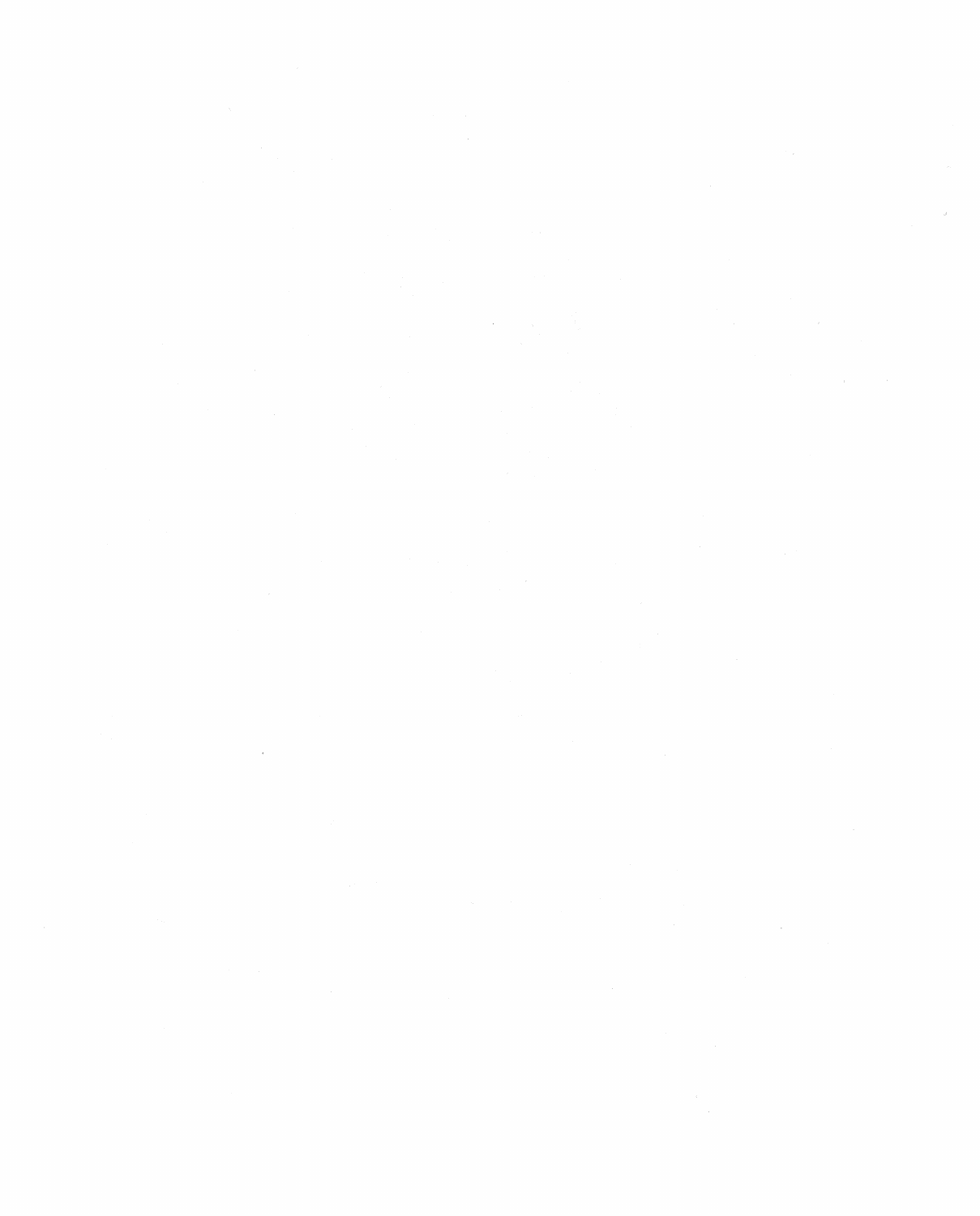lacks authority to approve a ballot question which limits use of the levy. Individuals who sign a petition asking for an election to approve a supplemental library levy for a limited use, such as purchasing books and materials for the library, may do so primarily because they believe the library does not have sufficient funds available for acquisitions. It is quite possible that some people who want an opportunity to approve the tax, with use limits, might not sign a petition for an election to authorize the library levy without establishing restrictions on use of the revenue. Therefore, we conclude that an Iowa court would likely uphold a council decision to reject a petition which requests an election to approve a supplemental library levy which includes language attempting to limit use of revenue from the levy.<sup>1</sup>

Sincerely,

Christie 1. Scase Assistant Attorney General

<sup>&</sup>lt;sup>1</sup> The materials you provided to us indicate that the voters in a number of Iowa cities have approved ballot questions authorizing collection of the supplemental library levy and directing use of revenue from the levy. This opinion should not be read as calling into question the validity of those levies. Our analysis is limited to the validity and effect of a petition requesting an election to approve the levy. We decline to speculate in this opinion on the validity of a levy that has been approved by the voters and implemented. See Op. Iowa Att'y Gen. # 00-2-1 [2000 WL 33258490].